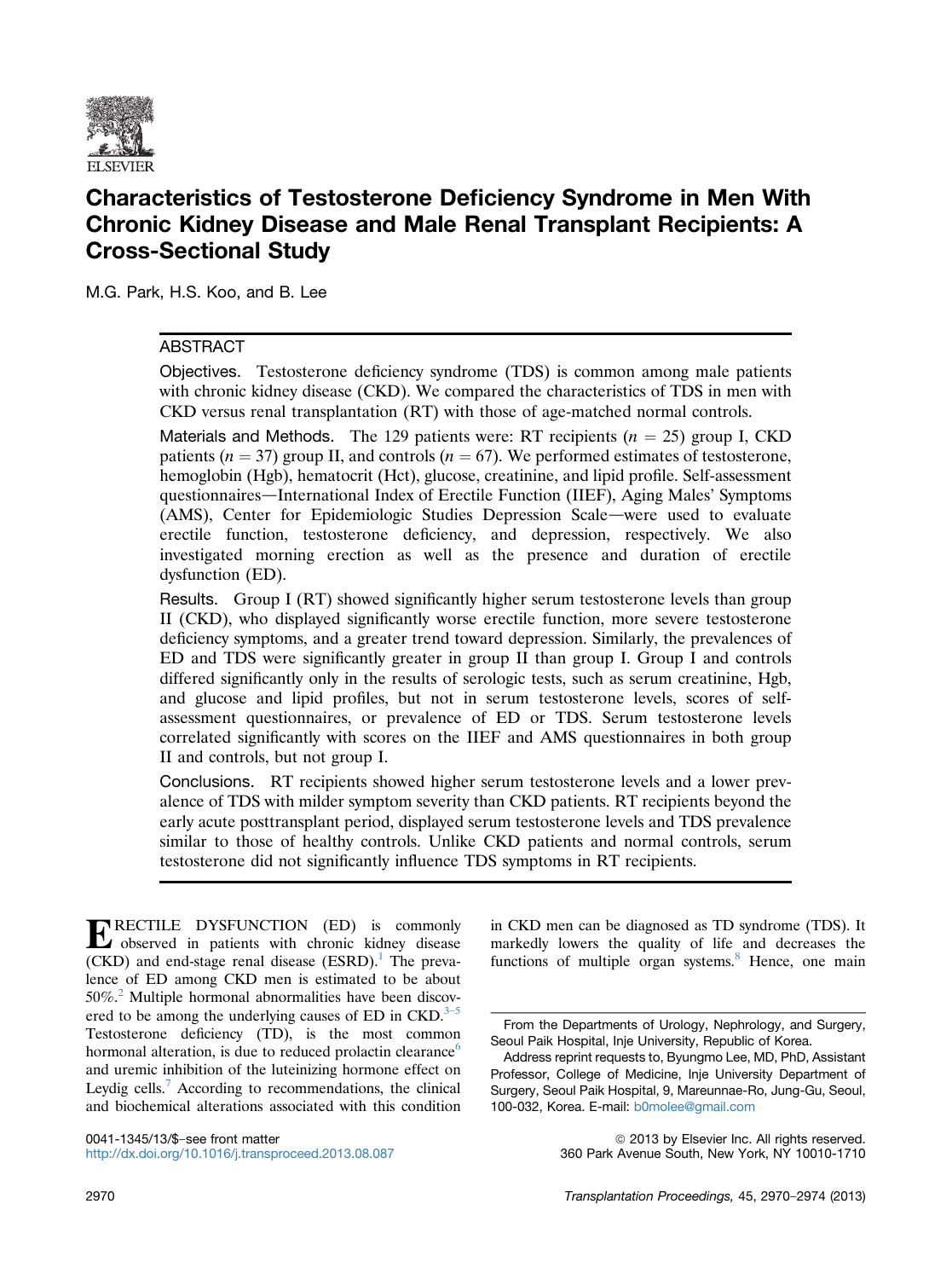concern is the impact of renal transplantation on TDS in CKD patients. Several studies have imported that most endocrine abnormalities are reversed after successful renal transplant (RT) with improved erectile function. However, the pattern of changes in testosterone levels varies accord-ing to the time after transplantation.<sup>[9,10](#page-4-0)</sup> Furthermore, the majority of studies have not considered the changes in the prevalence and severity of ED or TDS after RT or the correlation between testosterone levels and the severity of those symptoms. Additionally, there is little information about the extent of recovery of clinical and biochemical values after RT relative to the normal range. Therefore, we investigated the characteristics of TDS among male CKD subjects and RT recipients compared with age-matched, normal controls.

## MATERIAL AND METHODS

From December 2011 to June 2012, we consecutively included 129 male RT recipients ( $n = 25$ ; group I) CKD, stage II to V, ( $n = 37$ ) group II), and age-matched normal controls from our health promotion center ( $n = 67$ ; control group). After obtaining consent for the study, each patient was interviewed by the same physician with regard to their past medical history, including comorbidities, onset and cause of CKD, duration of maintenance hemodialysis, time of RT, erectile function, including its presence and duration of ED as well as morning erection. Group I was questioned about ED before RT, improvement after RT and present ED. Three self-assessment questionnaires-the International Index of Erectile Function (IIEF), the Aging Males' Symptoms (AMS), and the Center for Epidemiologic Studies Depression Scale (CES-D)-were administered to evaluate the severity of ED, TD symptoms, and depression, respectively. After completing the personal interview and the selfassessment questionnaires, we performed measurements of plasma testosterone, hemoglobin (Hgb), hematocrit (Hct), creatinine, and glucose and lipid profile between 9 and 11 AM. Testosterone deficiency was defined as a plasma testosterone level <350 ng/dL. Statistical analysis employed the independent samples students t-test, chi-square test, simple correlation test, and multiple regression analysis. A  $P$  value  $\lt$  0.05 was considered significant.

#### RESULTS

There was no difference in age among the three groups; group I, 53.5; group II, 55.0; and controls, 52.16. The present comorbidities and causes of CKD did not differ significantly between groups I and II. The mean time from the first diagnosis of CKD was significantly by different; group I, 190 months (range,  $12-480$ ) versus group II,  $108$  months (range, 5-280;  $P = .023$ ). In addition, the duration of maintenance hemodialysis in group I (mean,  $22.0$  months; range,  $3-78$ ) was significantly shorter than that of group II (mean, 53.4 months; range,  $3-156$ ;  $P = .008$ ). The mean time since RT in group I, was 124 months (range,  $11-288$ ). Among the 25 RT recipients, 21 (84%) experienced ED before RT and 19 of the 21 (90.5%) reported improved function after RT.

Among the 37 group II patients, 18 had ESRD; those with and without ESRD differed significantly in the severity of ED and TDS, according to their total scores of IIEF and

AMS ( $P = .004$  and  $P = .000$ , respectively). Similarly, the CES-D score of men with ESRD was higher than that of patients with stage II to IV CKD ( $P = .103$ ). With respect to plasma testosterone levels, subjects with ESRD displayed lower levels of testosterone than those without ESRD: mean testosterone, 264.2 versus 371.6 ng/dL,  $(P = .070)$ . Among group II patients, the prevalence of ED and TDS differed significantly between patients with ESRD versus those with less severe CKD  $(P = .021$  and  $P = .004$ , respectively). Likewise, morning erection was reported less frequently (5.6%) by ESRD patients than by those with less severe CKD (21.1%;  $P = .168$ ; [Table 1](#page-2-0)).

Comparison between group I and group II revealed the former cohort to display significantly higher serum testosterone than group II: mean, 515.7 versus 323.5 mg/dL ( $P =$ .001). With respect to the scores of the IIEF, AMS, and CES-D, group Il showed significantly worse erectile function, more severe TD symptoms, and greater tendencies toward depression than group I. Similarly, the prevalences of ED and TDS were significantly higher in group II than group I ( $P = .008$  and  $P = .019$ ); ([Table 2\)](#page-3-0).

Comparison of group I with the 18 group II patients with stages II to IV CKD revealed a similar pattern of significant differences. RT recipients displayed higher testosterone levels, more tolerable symptom scores on (IIEF, AMS, and CES-D), and lower prevalences of ED and TDS than patients with stages II to IV CKD.

RT recipients (group 1) were compared with normal controls. Although significant differences were noted in the results of serum creatinine, Hgb, Hct, glucose, and lipid profiles, there was no difference in serum testosterone levels (493.9 vs 515.7 ng/dL;  $P = .658$ ). The total scores on selfassessment questionnaires (IIEF, AMS, and CES-D) also did not differ significantly between these two groups ( $P =$ .354, .684, and .256 respectively). The prevalences of ED and TDS among group I were not significantly different from those of the controls ( $P = .382$  and .390, respectively; [Table 2](#page-3-0)).

The correlation between serum testosterone levels and symptom severity was investigated using simple correlation tests. Both group II and controls displayed significant correlations of serum testosterone levels with IIEF and AMS scores ( $P < .05$ ). However there were no correlations in group I between serum testosterone levels and selfassessment questionnaire scores ( $P > .05$ ). Multiple regression analysis to assess the impact of plasma testosterone levels on symptom severity among the multiple variables of plasma Hgb, Hct, creatinine, and glucose and lipid profile revealed a similar pattern of significance between plasma testosterone levels and self-assessment questionnaires scores in both group II and controls  $(P < .05)$ . However, plasma testosterone levels did not show a significant impact on symptom severity in group I ( $P > .05$ ).

### **DISCUSSION**

The incidence of testosterone deficiency varies from 6% to 9.5% in the community and increases to 15% to 30% among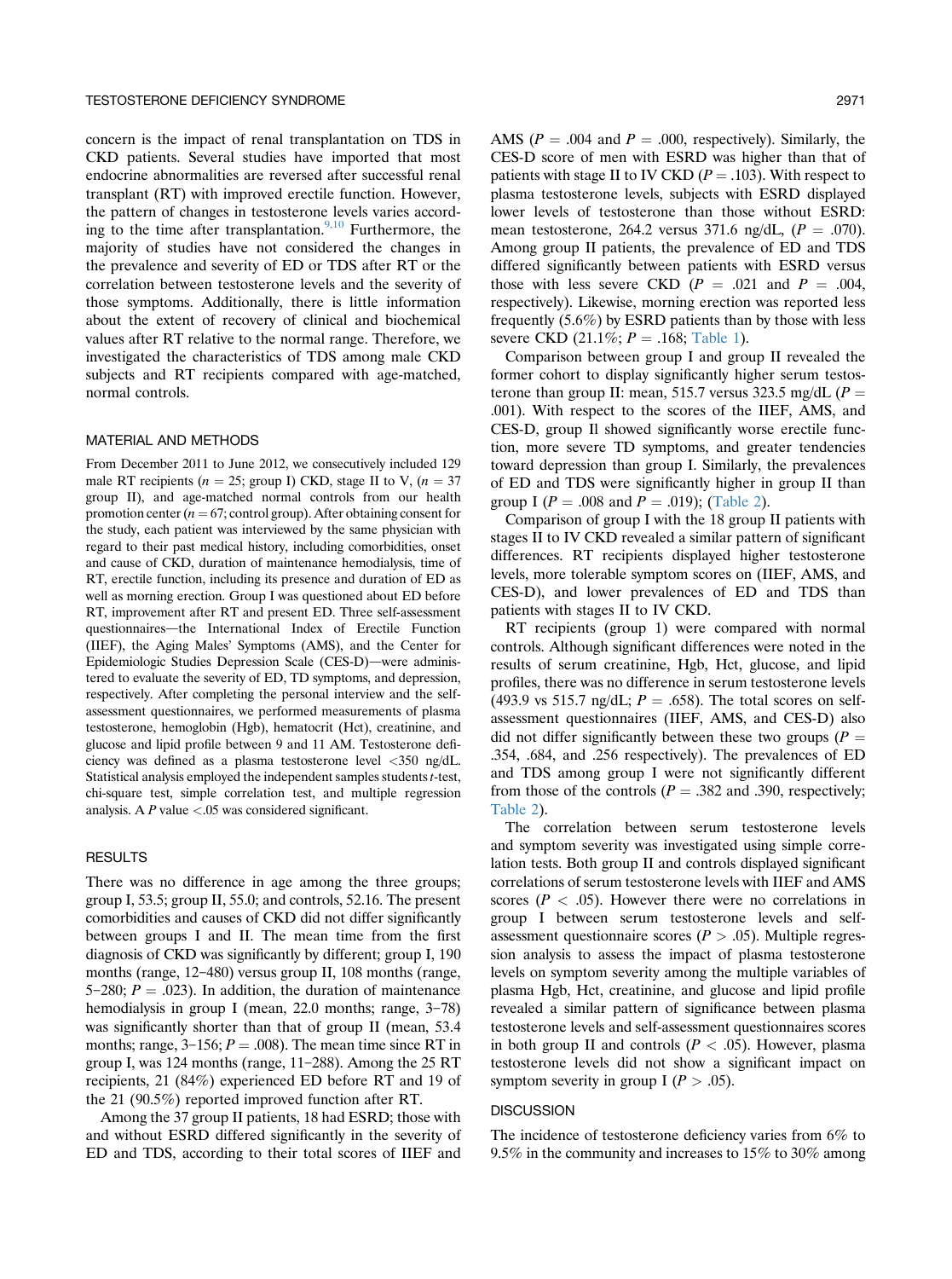Table 1. Differences Between Patients With and Without End-Stage Renal Disease in Group II

<span id="page-2-0"></span>

|                                  | ESRD $(n = 18)$      | CKD Stage II-IV $(n = 19)$ | $\mathsf{P}$ |
|----------------------------------|----------------------|----------------------------|--------------|
| Hemoglobin (g/dL)                | 10.71 (9.96-11.46)   | 10.88 (9.54-12.2)          | .822         |
| Hematocrit (%)                   | 32.43 (30.06-34.81)  | 32.01 (28.14-35.88)        | .848         |
| Creatinine (mg/dL)               | $8.94(7.36 - 10.53)$ | $3.96(2.28 - 5.64)$        | .000         |
| Fasting blood sugar (mg/dL)      | 169.2 (136.9-201.5)  | 120.2 (102.0-138.4)        | .008         |
| Cholesterol (mg/dL)              | 119.4 (103.2-135.7)  | 143.9 (126.2-161.6)        | .040         |
| Triglyceride (mg/dL)             | 126.5 (88.6-164.4)   | 132.6 (96.1-169.0)         | .809         |
| High-density lipoprotein (mg/dL) | $39.3(30.0 - 48.6)$  | 39.8 (34.5-45.2)           | .911         |
| Low-density lipoprotein (mg/dL)  | 94.7 (79.7-109.6)    | 103.9 (88.5-119.4)         | .371         |
| Testosterone (ng/dL)             | 264.2 (199.0-329.4)  | 371.6 (271.6-471.7)        | $.070*$      |
| IIEF (EF)                        | $3.22(1.12 - 5.32)$  | $9.95(5.59 - 14.3)$        | .007         |
| IIEF (OF)                        | $1.17(0.44 - 1.90)$  | 4.47 (2.45-6.50)           | .003         |
| IIEF (SD)                        | $3.33(2.40-4.27)$    | $5.68(4.29 - 7.08)$        | .006         |
| IIEF (IS)                        | $1.11(0.12 - 2.10)$  | $3.79(1.70 - 5.88)$        | .022         |
| IIEF (OS)                        | 2.78 (2.34-3.21)     | $4.47(3.34 - 5.60)$        | .007         |
| IIEF (total)                     | $11.6(7.66 - 15.6)$  | 25.9 (17.1-34.6)           | .004         |
| AMS (sexual)                     | 19.4 (17:8-21.0)     | $11.8(8.92 - 14.8)$        | .000         |
| AMS (somatic)                    | 21.3 (18.5-24.2)     | 15.2 (12.2-18.2)           | .003         |
| AMS (psycho)                     | $12.6(10.6 - 14.5)$  | $9.05(6.27 - 11.8)$        | .038         |
| AMS (total)                      | $53.1 (48.8 - 57.5)$ | 36.1 (28.3-43.9)           | .000         |
| CES-D                            | 25.9 (22.0-29.8)     | 19.6 (13.0-26.3)           | .103         |
| ED prevalence (%)                | 94.4                 | 63.2                       | .021         |
| TDS prevalence (%)               | 94.4                 | 52.6                       | .004         |
| Morning erection (%)             | 5.56                 | 21.1                       | .168         |

Abbreviations: AMS, Aging Males' Symptoms; CES-D, Center for Epidemiologic Studies Depression Scale; ED, erectile dysfunction; IIEF, International Index of Erectile Function; TDS, testosterone deficiency syndrome.

\*Marginal statistical significance.

men with diabetes or obesity. $11,12$  Among patients with ESRD, definite TD occurs among about 44%, testosterone insufficiency, about 33%, and normal testosterone levels, only 23%, according to the Carerro et al.<sup>13</sup> In contrast, nearly 95% of ESRD patients showed TDS in the present study. We believe that the much higher rate of TDS observed in this study was caused by the more severe spectrum of ESRD patients in this study; all of ESRD patients had undergone maintenance hemodialysis for average 53.4 months (range,  $3-156$ ). The pathophysiologic causes for the high prevalence of TDS among CKD patients, although not completely determined, include hypothalamic-pituitary-testicular axis dysfunction, as well as decreased synthesis and secretion of testosterone during progression of  $CKD$ .<sup>[6,7,14](#page-4-0)</sup> In the present study, lower testosterone levels and worse TDS symptom were also associated with the stage of CKD. The ESRD group displayed significantly lower testosterone levels and more severe TDS symptoms than did patients with earlier stages of CKD. In addition, it is known that endocrinologic deterioration in CKD is the main reason for sexual dysfunction; these abnormalities may persist despite dialysis therapy.<sup>[15](#page-4-0)-17</sup> Consistent with these patterns, the present study noted significant correlations between serum testosterone levels and the severities of ED and TDS in CKD patients. Several studies have reported correction of uremia by RT restores the pituitary-gonadal axis.<sup>[18](#page-4-0)-20</sup> The increased mean testosterone with suppressed luteinizing hormone and restored serum prolactin levels indicate Leydig cell function recovery

after transplantation.<sup>1</sup> However, the recovery of gonadotropic hormones is variable; it is known to be affected by both the time after transplantation and the doses of immunosuppressants.<sup>10</sup> Shamsa et al<sup>9</sup> reported that the levels of testosterone at 4 weeks after RT were lower than those before RT. According to Saha et al, $^{10}$  immunosuppressants, especially high-dose corticosteroids, cause persistent malfunction of the pituitary-gonadal axis during the first weeks after RT. The 31.8% prevalence of TDS in RT recipients in the present study was similar to that of controls and significantly lower than that among the CKD groups. However, high-dose immunosuppressants no longer affected RT recipients in this study, because the mean time after RT was 124 months. A period of at least 1 year may be necessary for significant hormonal changes; a similar time after renal transplantation seems to be required for uremic men to increased testos-terone levels.<sup>[21,22](#page-4-0)</sup> With respect to TDS in RT recipients, erectile dysfunction is the key component; the prevalence of TDS showed a tendency similar to that of ED. Several studies about the effect of RT on erectile function had conflicting results.<sup>[9,23,24](#page-4-0)</sup> Some workers have reported renal transplantation to improve erectile function with normalized endocrine factors.<sup>9,24</sup>; others have failed to note significant improvement in erectile function after renal transplantation[.23](#page-4-0) The conflicting results were probably caused by the multifactorial pathophysiology of ED and methodologic differences. Some studies were performed relatively soon after renal transplantation, others assessed erectile function using self-assessment questionnaires at diverse time points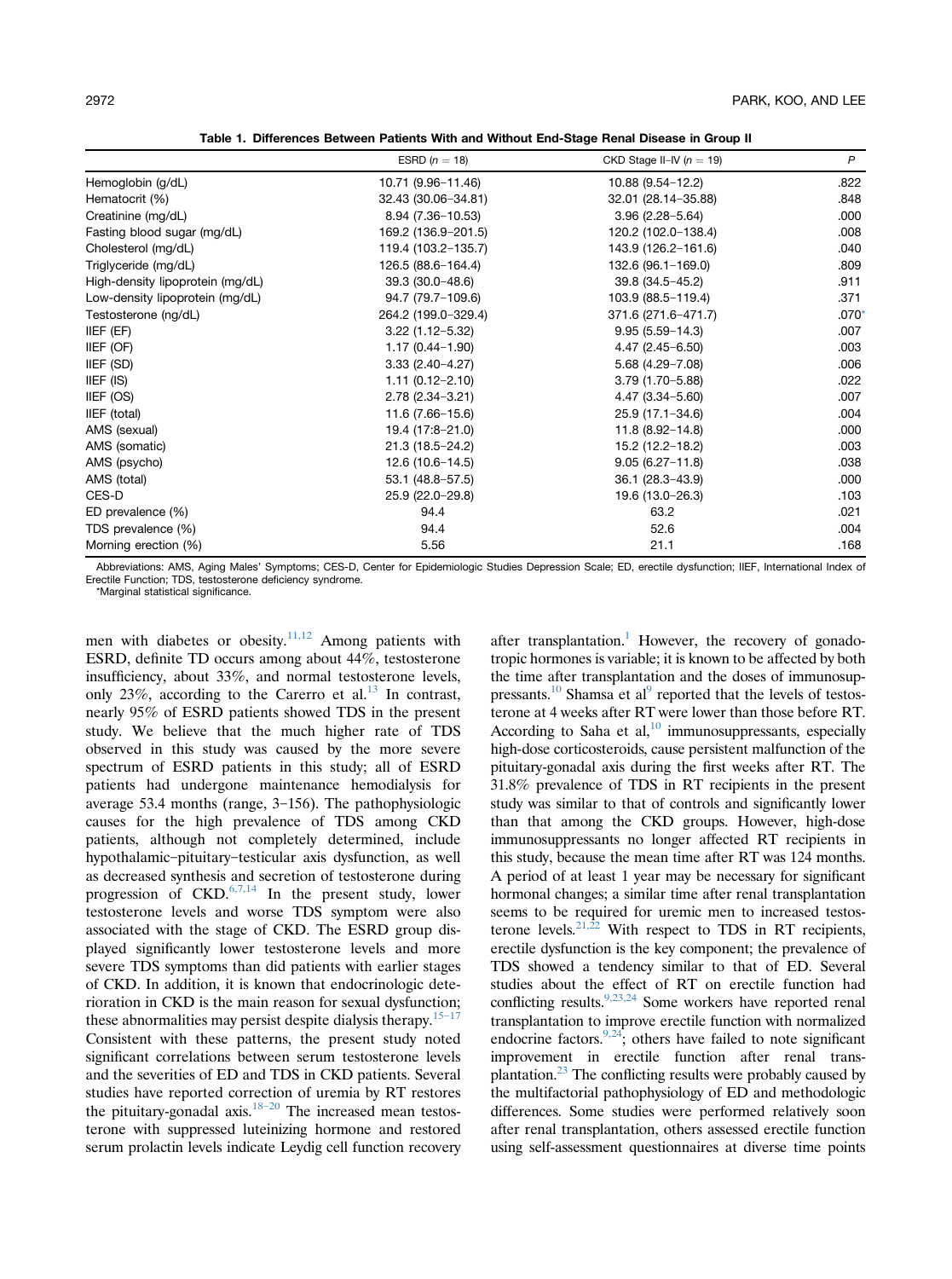$\overline{a}$ 

|                                   | Controls ( $n = 67$ )             | Group $1(n = 25)$    | Group II ( $n = 37$ ) | $P^{\star}$ |  |
|-----------------------------------|-----------------------------------|----------------------|-----------------------|-------------|--|
| Age (y)                           | 52.2 (49.6-54.7)                  | 53.5 (48.4-58.6)     | 55.0 (49.5-60.5)      | .694        |  |
| Hemoglobin (g/dL)                 | 15.2 (15.0-15.5)                  | $13.7(12.8 - 14.7)$  | 10.8 (9.89-11.7)      | .000        |  |
| Hematocrit (%)                    | 44.7 $(43.9 - 45.4)^{\dagger}$    | $41.0(38.3 - 43.6)$  | $31.9(29.3 - 34.5)$   | .000        |  |
| Creatinine (mg/dL)                | $0.88~(0.85 - 0.91)^{\dagger}$    | $1.22(1.05-1.38)$    | $6.07(4.39 - 7.75)$   | .000        |  |
| Fasting blood sugar (mg/dL)       | $95.6 (90.6 - 100.6)^{\dagger}$   | 112.9 (106.4-119.4)  | 141.3 (118.6-163.9)   | .037        |  |
| Cholesterol (mg/dL)               | 182.6 $(174.6 - 190.7)^T$         | 167.6 (158.5-176.8)  | 132.7 (118.4-147.0)   | .000        |  |
| Triglycerides (mg/dL)             | 149.0 (128.6-169.5)               | 135.4 (111.3-159.4)  | 141.2 (112.4-170.0)   | .764        |  |
| High-density lipoproteins (mg/dL) | 50.8 $(48.1 - 53.4)^{\dagger}$    | 58.4 (51.1-65.7)     | $36.8(32.4 - 41.1)$   | .000        |  |
| Low-density lipoproteins (mg/dL)  | 120.8 $(112.2 - 129.5)^{\dagger}$ | 100.8 (91.9-109.7)   | $98.3(86.1 - 110.5)$  | .750        |  |
| Testosterone (ng/dL)              | 493.9 (447.9-539.9)               | 515.7 (415.4-616.0)  | 323.5 (256.2-390.8)   | .001        |  |
| IIEF (EF)                         | 18.5 (16.2-20.8)                  | 18.0 (14.5-21.6)     | $7.90(4.84 - 11.0)$   | .000        |  |
| IIEF (OF)                         | $6.93(5.98 - 7.89)$               | 7.32 (5.85-8.78)     | $3.37(1.96 - 4.77)$   | .000        |  |
| IIEF (SD)                         | $6.67(6.18 - 7.15)$               | $6.64(5.89 - 7.38)$  | $4.93(3.87 - 5.99)$   | .015        |  |
| IIEF (IS)                         | $9.68(8.27 - 11.09)$              | 7.64 (5.55-9.72)     | 2.93 (1.49-4.38)      | .000        |  |
| IIEF (OS)                         | $6.50(5.92 - 7.08)$               | $6.00(5.17 - 6.83)$  | $3.80(3.01 - 4.59)$   | .000        |  |
| IIEF (total)                      | 45.8 (40.5-51.1)                  | 45.6 (38.1-53.1)     | 21.4 (15.2-27.6)      | .000        |  |
| AMS (sexual)                      | $9.08(8.15 - 10.02)$              | $9.77(7.99 - 11.55)$ | $14.5(12.1-16.8)$     | .003        |  |
| AMS (somatic)                     | $12.1(11.1-13.0)$                 | $12.1(10.5-13.6)$    | 16.8 (14.6-19.0)      | .002        |  |
| AMS (psycho)                      | 7.05 (6.41-7.69)                  | 7.32 (5.99-8.65)     | $10.4(8.32 - 12.5)$   | .023        |  |
| AMS (total)                       | 28.4 (26.0-30.7)                  | 28.7 (24.6-32.6)     | 41.6 (35.8-47.5)      | .001        |  |
| CES-D                             | $8.02(6.04 - 10.0)$               | $10.3(6.42 - 14.1)$  | 22.1 (17.3-26.8)      | .103        |  |
| ED prevalence (%)                 | 26.5                              | 36.3                 | 73.3                  | .008        |  |
| TDS prevalence (%)                | 23.9                              | 31.8                 | 66.7                  | .019        |  |
| Morning erection (%)              | 73.2                              | 68.2                 | 16.7                  | .000        |  |

<span id="page-3-0"></span>Table 2. Comparison of the three groups' serological values, self-assessment questionnaires and prevalence of ED and TDS (Mean (95% confidence interval) or percentage)

Abbreviations as in Table1.

\*Comparison between groups I and II.

† Significant difference between group I and controls.

after RT. Meanwhile, this study was a cross-sectional study, conducted relatively long after renal transplantation. Consequently, in this study, 90.5% of RT recipients who had ED before RT experienced improvement of erectile function after RT and the prevalence of ED of RT recipients was significantly lower than that of the patients with CKD. In the present study, in each group, the correlation between serum testosterone and symptom severity was investigated to understand better the relationship between testosterone and sexual function. According to Basar et al,  $^{25}$  $^{25}$  $^{25}$  serum free testosterone levels significantly correlated with IIEF scores and total and free testosterone levels correlated with the score of andrologic symptoms reported on the AMS. In this study, we noted significant correlations between serum testosterone levels and IIEF and AMS scores, both in the controls and CKD patients. However, there were no correlations within RT recipients indicating no influence of serum testosterone on TDS symptoms in RT recipients.

There were several limitations in the present study. First, the size of the CKD and RT groups was relatively small, rendering statistical power to be limited. Second, because the investigation was designed as a cross-sectional study, only the present clinical characteristics were measured; we could not thoroughly analyze the time course of changes in TDS. Finally, because our analysis of symptom severity of ED and TDS relied on self-assessment questionnaires, biased reporting is a concern. The subject's attitudes,

psychological status, and confidence in their health differed for each group. These differences may have influenced these self-assessments.

Notwithstanding these limitations, our approach had strengths relative to previous studies, which focused on changes in testosterone levels and erectile function after RT. Notably, we evaluated the clinical significance of the testosterone levels and erectile function after RT by comparing them with normal controls. In the present study, testosterone levels, and symptom severity, as well as ED and TDS prevalences did not differ from those of the agematched normal controls. Although it was a crosssectional study, we noted a significant role of RT to improve TDS symptoms among CKD patients.

In conclusion, RT recipients displayed higher serum testosterone levels and a lower prevalence of TDS with milder symptom severity than chronic kidney disease patients. Renal recipients beyond the acute posttransplant period revealed serum testosterone levels and TDS prevalence similar to those of healthy controls. Unlike CKD patients and normal controls, serum testosterone did not significantly influence TDS symptoms in RT recipients.

#### **REFERENCES**

1. Yadav R, Mehta S, Kumar A, et al. A prospective analysis of testicular androgenic function in recipients of a renal allograft. Int Urol Nephrol. 2008;40:397-403.